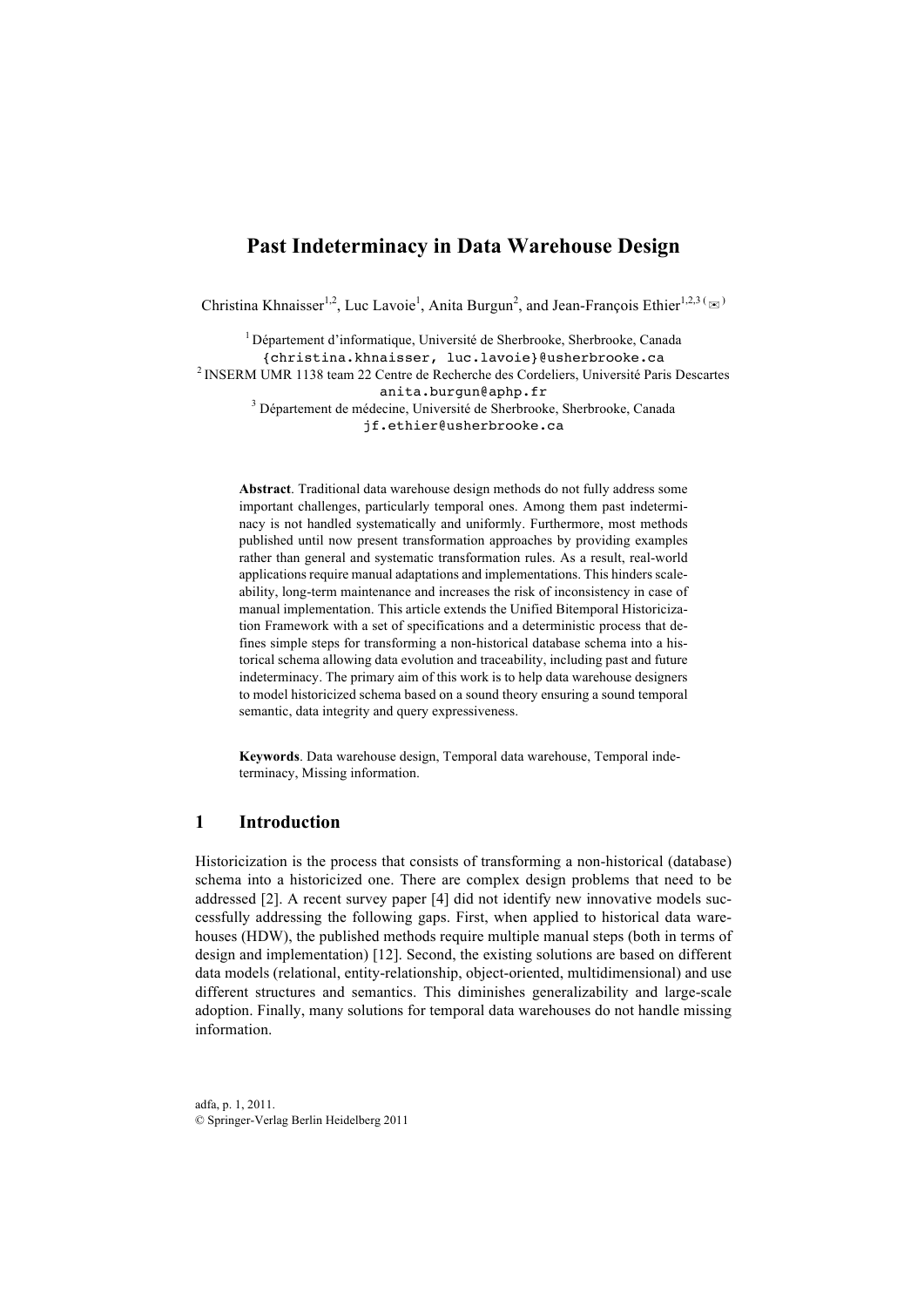This paper extends the Unified Bitemporal Historicization Framework<sup>1</sup> (UBHF), to cope with past indeterminacy. UBHF and it's time model were formally defined in [11].

In 2006, Rizzi et al. [13] wrote: "Though a lot has been written about how data warehouse should be designed, there is no consensus on a design method yet". According to our last survey of data warehouse design (DWD) methods [12] this is still valid.

Two major temporal models have emerged in the literature and in our domain of interest (clinical data warehousing). The first one is the Bitemporal conceptual data model (BCDM) a bitemporal model based on SQL. Snodgrass presents design "best practices" to build a bitemporal schema starting from a conceptual model (entity relationship) ending with SQL code (and TSQL2 [22] a temporal SQL extension). BCDM was initially defined in [9], a more recent presentation can be found in [14] and an extension to temporal indeterminacy in [3]. The second one is the Date-Darwen-Lorentzos Model (DDLM) which is based on the relational theory. It proposes three submodels, two unitemporal model and one bitemporal model based on the third manifesto relational model [5] and Allen's interval logic [1].In previous work, a comparative study [10] showed interesting similarities (and some differences) between BCDM and DDLM when using UBHF to express them [11] but none can express past indeterminacy.

Regularly, patients cannot provide exact dates regarding important health events that happened sometimes more than 40 years ago. In the event of a fracture, the exact onset moment was known at some point in time but might have been forgotten, leading to a missing date in the electronic medical record. A related but different problem occurs when a new diagnosis is made (e.g. diabetes). While we know that the disease is present at the time of the first diagnosis, for most diseases, the exact onset moment is unknown and it could be days, weeks, months or even years (e.g. hypertension) before. Currently, temporal data related to the examples above is often not included in the database. In the case where the application forces the user to enter a precise value, the clinicians will input an approximate date. This can lead to significant inconsistencies in the treatment of temporal operations during queries or the exclusion of relevant information.

## **2 UBHF concepts**

UBHF is a conceptual framework that defines specifications and deterministic transformations based on fundamental relational and temporal concepts [7, 14]. This paper, presents a synthesis of these concepts, a more elaborated version can be found in [11].

### **2.1 Time model**

UBHF uses a discrete time model based on points and intervals derived from the one defined by Allen in [1] and used in [7]. TIMPEPOINT and PERIOD will be used as a representative time point type and time interval type in the following sections. The re-

 <sup>1</sup> Technical report can be found at http://griis.ca/surl/ubfh-dexa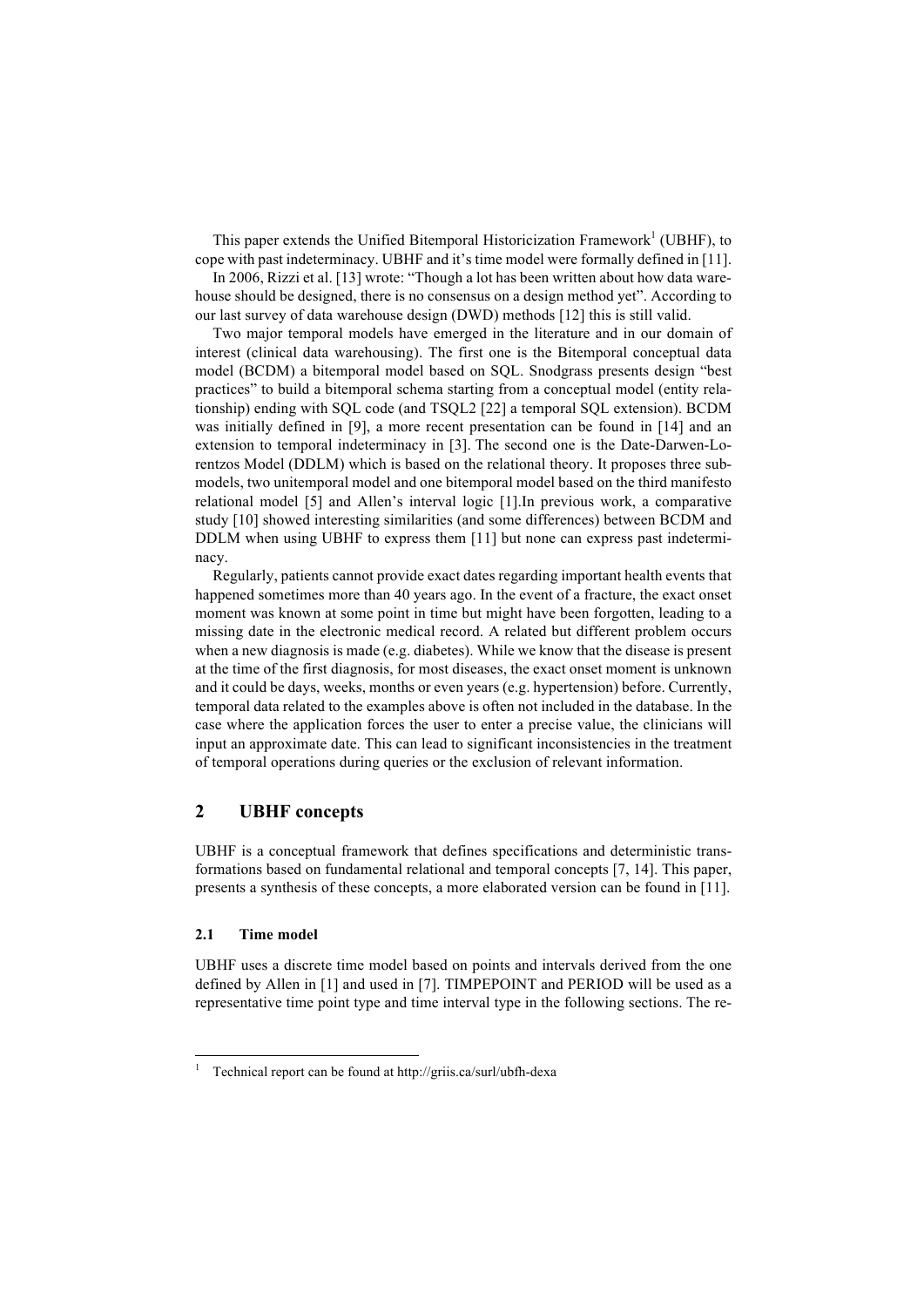tained timelines are transaction time  $(QT)$  and valid time  $(QV)$  as defined in the consensus glossary [8]. In the context of a HDW, the distinction between future indeterminacy and past indeterminacy allows easier processing of the retrospective and perspective data.

Future indeterminacy (indeterminate end) concerns facts with a known beginning and an unknown ending. In BCDM, this endpoint is represented by the constant « until changed » for a valid-time period and with « forever » for a transaction-time period. These constants are encoded in the database tables as the maximal value of TIMESTAMP type (9999-12-31 when granularity is one day). In DDLM and UBHF, this is represented with the function  $u/n \ll \text{until further notice } \gg$  and is only used in query expression (not for storage purpose).

Past indeterminacy (indeterminate begin) concerns facts with a known ending and an unknown beginning. This indeterminacy is overlooked by most models including DDLM and BCDM. In UBHF, this is represented with the function saw « since a while » and is only used in query expression (not for storage purpose).

### **2.2 Timelines**

UBHF represents a timeline by an attribute (called timeline attribute). A timeline attribute can have different types and values defined as follows:

- A period timeline attribute (be): where the beginning and the end point values are known.
- A point timeline attribute with unknown end value (bx): where the beginning point is known and the end is unknown..
- A point timeline attribute with unknown beginning value (xe): where the beginning point is unknown and the end is known.

The table below defines the notation used. Note that, for transaction timelines the xetype is not defined, as in a DBMS the beginning point of a transaction is always known.

| <b>Notation</b> | <b>Definition</b>                     | <b>Timeline</b> |  |  |
|-----------------|---------------------------------------|-----------------|--|--|
|                 | <b><i>a</i></b> Vbe Valid time period |                 |  |  |
|                 | $@V$ bx Valid time begin point        | Valid           |  |  |
|                 | $\omega$ Vxe Valid time end point     |                 |  |  |
| @Tbe            | Transaction time period Transaction   |                 |  |  |
|                 | <b>@Tbx</b> Transaction time point    |                 |  |  |

**Table 1.** Timeline attribute definition and notation.

#### **2.3 Attributes and relations**

In a non-historical schema, we conventionally distinguish between key and non-key attributes. A non-historicized relation  $R$  is denoted  $R(K, A)$ , where: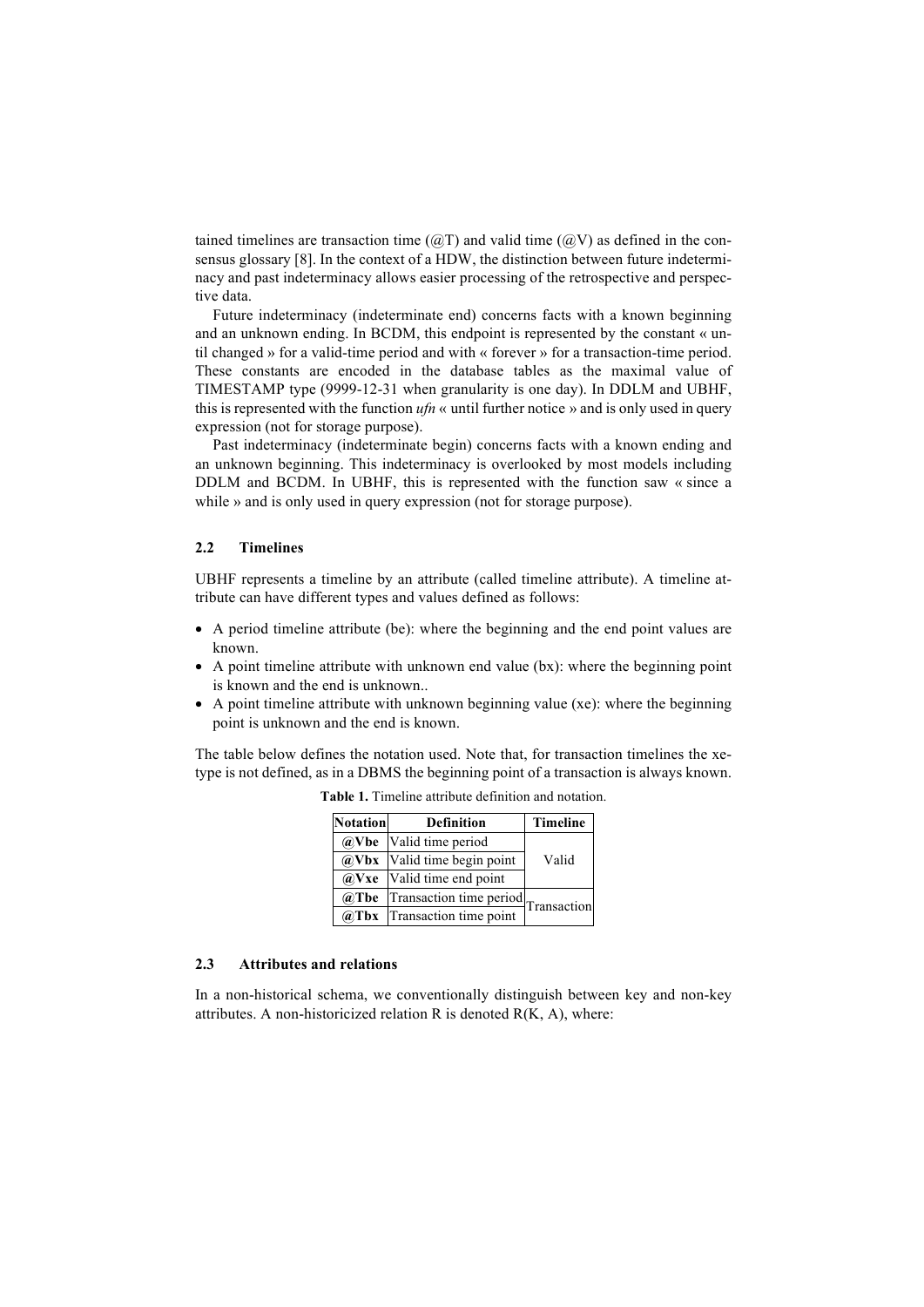- K = { $k_1,...,k_{|K|}$ } is the set of key attributes ( $|K| \ge 1$ ). Without loss of generality, we consider that each relation contains only one key - although this key may have more than one attribute.
- $A = \{a_1, \ldots, a_{|A|}\}\$ is the set of non-key attributes ( $|A| \ge 0$ ).

A historicized relation R is denoted R'(K, B, C, D<sub>V,</sub> D<sub>T</sub>) with A = B  $\cup$  C where:

- B = {b<sub>1</sub>,...,b<sub>|B|</sub>} is the set of non-key attributes (|B|  $\geq$  0) associated with a valid timeline attribute (called historicized attributes); B is a subset of A.
- $C = \{c_1, \ldots, c_{|C|}\}\$ is the set of non-key attributes  $(|C| \ge 0)$  not associated with a valid timeline attribute(called non-historicized attributes); C is a subset of A.
- $D_V = \{ \omega V, b_1 \omega V, \ldots, b_{\text{B}} \omega V \}$  is the set of valid timeline attributes, with the following notations @V is associated with K, and  $b_i@V$  is associated with  $b_i \in B$ .

 $D_T = \{ \omega T, a_1 \omega T, \ldots, b_{|A|} \omega T \}$  is the set of transaction timeline attribute where  $\omega T$  is associated with K, and  $a_i(\partial T)$  is associated with  $a_i \in A$ . In the context of R', K and "key" do not refer to the same entity. K is the key set of the original relation R where the "key" of R' is the union of K with  $D_V$  and  $D_T$ .

Keeping history changes may introduce redundancy, contradiction, circumlocution and non-denseness when attributes in the same relation are modified independently. DDLM studied these problems in detail [7] (chap. 5 and 13) and proposed constraints to avoid them. See section 4 for a generalized form of constraint definitions.

## **3 Historicization process**

Data modifications may introduce data inconsistency as described in previous sections. Data inconsistency is usually addressed by schema normalization and constraint specification. The normalization process uses lossless relational decomposition to split a relation into smaller relations ("relparts" for short). Two types of such decomposition are used hereafter: projection-join decomposition (PJ) and the restriction-union decomposition (RU) [11]. The historicization process consists of the following activities which are presented in the remaining of the present section:

- Schema annotation (guided).
- Historical schema construction (automated).
- Temporal constraints specification (automated).

## **3.1 Schema annotation**

The aim of the schema annotation is to "parameterize" the algorithm of the schema transformation according to the domain needs. For each relation  $R(K, A)$  of the initial schema previously normalized in  $5<sup>th</sup>$  normal form (5NF) : Split A into B (attributes with valid time) or C (attributes without).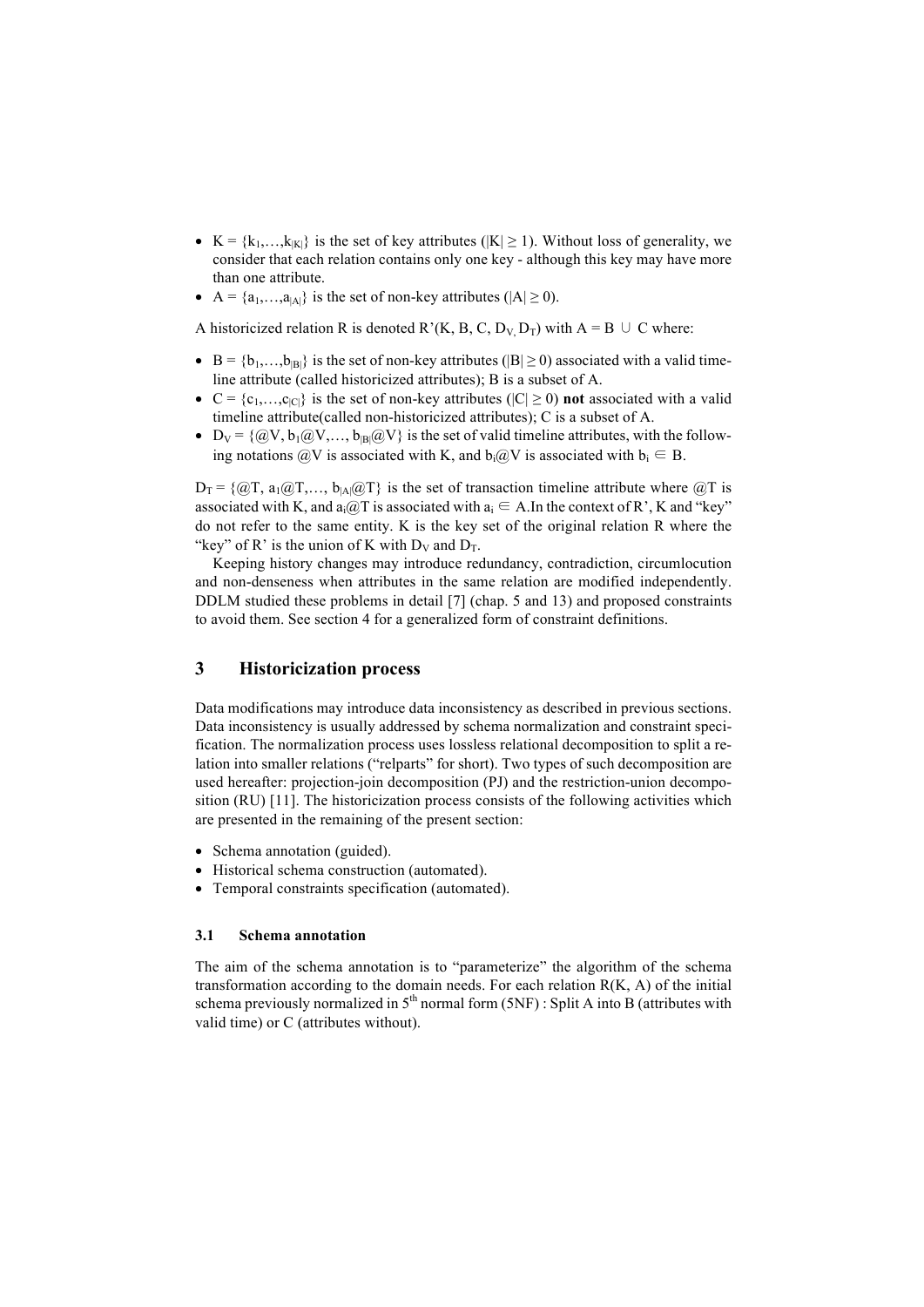### **3.2 Modelling**

For each relation  $R(K, B, C)$  the following steps are required:

- 1. Decompose the relation R into 6NF using the PJ decomposition<sup>2</sup>
	- PJ(R\_K{K}, R\_b<sub>1</sub>{K, b<sub>1</sub>}, …, R\_b<sub>n</sub>{K, b<sub>n</sub>}, R\_c<sub>1</sub>{K, c<sub>1</sub>}, …, R\_c<sub>m</sub>{K, c<sub>m</sub>}).

To facilitate constraint definition, these (numerous) relparts are conceptually grouped into three types of groupings [11]:

- The *K-grouping* of a relation R is the set of all the K relparts. A K-relpart, denoted R<sub>K</sub>, is a relation with K and the associated timeline attributes only.
- A  $b_i$ -grouping of a relation R is the set of all  $b_i$ -relparts. Collectively, the  $b_i$ -groupings are called *B-groupings*.
- A  $c_i$ -grouping of a relation R is the set of all  $c_i$ -relparts. Collectively, the  $c_i$ -groupings are called *C-groupings*.

For each relation  $R(K, B, C)$  the following steps are required to produce the historical representation (i.e. R!VT(K, B, C,  $D_V$  D<sub>T</sub>)).

- 2. For each relpart in K-grouping and B-groupings: Add the timeline attribute  $\omega$ V.
- 3. For each relpart in K-grouping and B-groupings: Decompose each resulting relparts, using RU decomposition over the  $(a)$ V timeline attribute to separate timeline between  $\omega$ Vxe,  $\omega$ Vbe and  $\omega$ Vbx types, renaming the relparts accordingly.
- 4. For all relparts (in K-, B- and C-groupings): Add two transaction time relparts: one with  $@Tbx$  and one with  $@Tbe$ .

In the following, without loss of generality, all relations are considered bitemporal. If a relation is a transaction time relation, only the last step is required.



**Figure 1.** Hierarchy of all potential relational partitions

## **3.3 Relational partitions**

Relparts are conceptually split into "partitions" to facilitate constraint definition and query expressiveness [11]. A partition is defined regarding the relation category and timeline category. Figure 1 shows the hierarchy of potential relational partitions that

<sup>&</sup>lt;sup>2</sup> A PJ decomposition of a relation R is defined by its contributive projection subsets, each of them containing the common key and the union of them being equals to the attributes of R. Here, the subsets are precisely to the 6NF relparts of R (including the key relpart).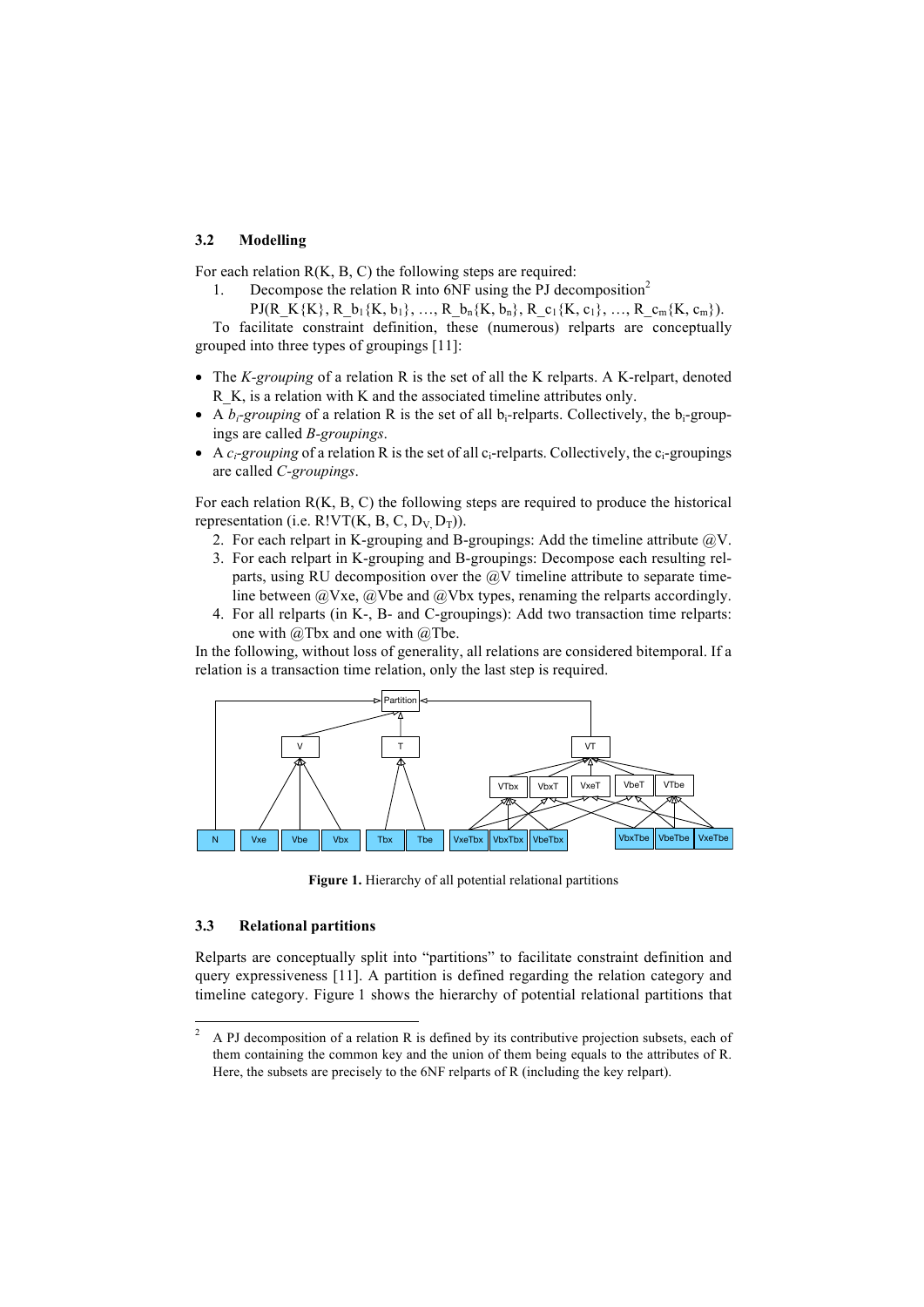can be found in a historical schema depending on the decomposition. In UBFH, the structure and the constraints are defined over the leaf partitions (in blue).

In the following section a relational partition of R is denoted  $R@S$  where S is one of the categories illustrated in the previous figure (white and blue boxes). We may also refer to a specified grouping in a specific partition denoted R  $g\omega$ S.

## **4 Constraints**

This section presents constraint specifications that are automatically generated for a specified relation. Constraints are defined on V partitions because they can be modified by the user. No constraints are defined for T partitions because they cannot be modified by the user as they are managed by the DBMS using any of the following solutions: (a) as views when the values of the transaction timeline attribute are obtained by a function call to the DBMS journal as in DDLM or (b) as base relations (table) when the values of the transaction timeline attribute are set by the DBMS (as in SQL:2011 with SYSTEM TIME), or by triggers (as in BCDM [14]). In UBHF, all solutions are supported if they satisfy the transaction timeline semantic.

The following constraints must be defined regarding each relation of the initial schema. A constraint is defined with a unique identifier and a boolean expression.

## **4.1 Candidate keys**

For each grouping R\_g in partition S{N, Vxe, Vbx, Tbx, VxeTbx, VbxTbx}, the key constraint is the same as the initial relation. The constraint of R\_g@S is:

| RELATION R $q@S$ (K, B, C, D <sub>v</sub> , D <sub>r</sub> ) KEY $\{K\}$ ;                                                                                                                 |  |  |  |  |  |  |
|--------------------------------------------------------------------------------------------------------------------------------------------------------------------------------------------|--|--|--|--|--|--|
| For historicized relights with be-type timeline, the key constraint must be applied to<br>each time point in the period. For each grouping $R$ g in partition $S \{ Vbe, VbeTbx \}$ , add: |  |  |  |  |  |  |
| RELATION R g@S (K, B, C, D <sub>v</sub> , D <sub>r</sub> ) USING(@Vbe): KEY {K, @Vbe};                                                                                                     |  |  |  |  |  |  |
| For each grouping R g in partition $S$ {Tbe, VbxTbe, VxeTbe}, add:                                                                                                                         |  |  |  |  |  |  |
| RELATION R $q@S$ (K, B, C, D <sub>v</sub> , D <sub>n</sub> ) USING( $@Tbe$ ): KEY {K, $@Tbe$ };                                                                                            |  |  |  |  |  |  |
| For each grouping R $\,$ g in partition S{VbeTbe}, add:                                                                                                                                    |  |  |  |  |  |  |
| RELATION R g@S (K, B, C, D <sub>v</sub> , D <sub>r</sub> ) USING(@Vbe, @Tbe): KEY {K, @Vbe, @Tbe};                                                                                         |  |  |  |  |  |  |

#### **4.2 Temporal denseness**

The temporal denseness is defined over all relparts of an initial relation to ensure the history completeness. Each initial relation R has been decomposed in one K-grouping and some B- and C-groupings by historicization. Those groupings must stay consistent, i.e.: each key defined in the K-relpart must also be defined in the same period in one of its related present or missing relpart of B- and C-groupings. This constraint is inspired by the requirements 3 and 6 in [7] and by the equality dependency defined in [6].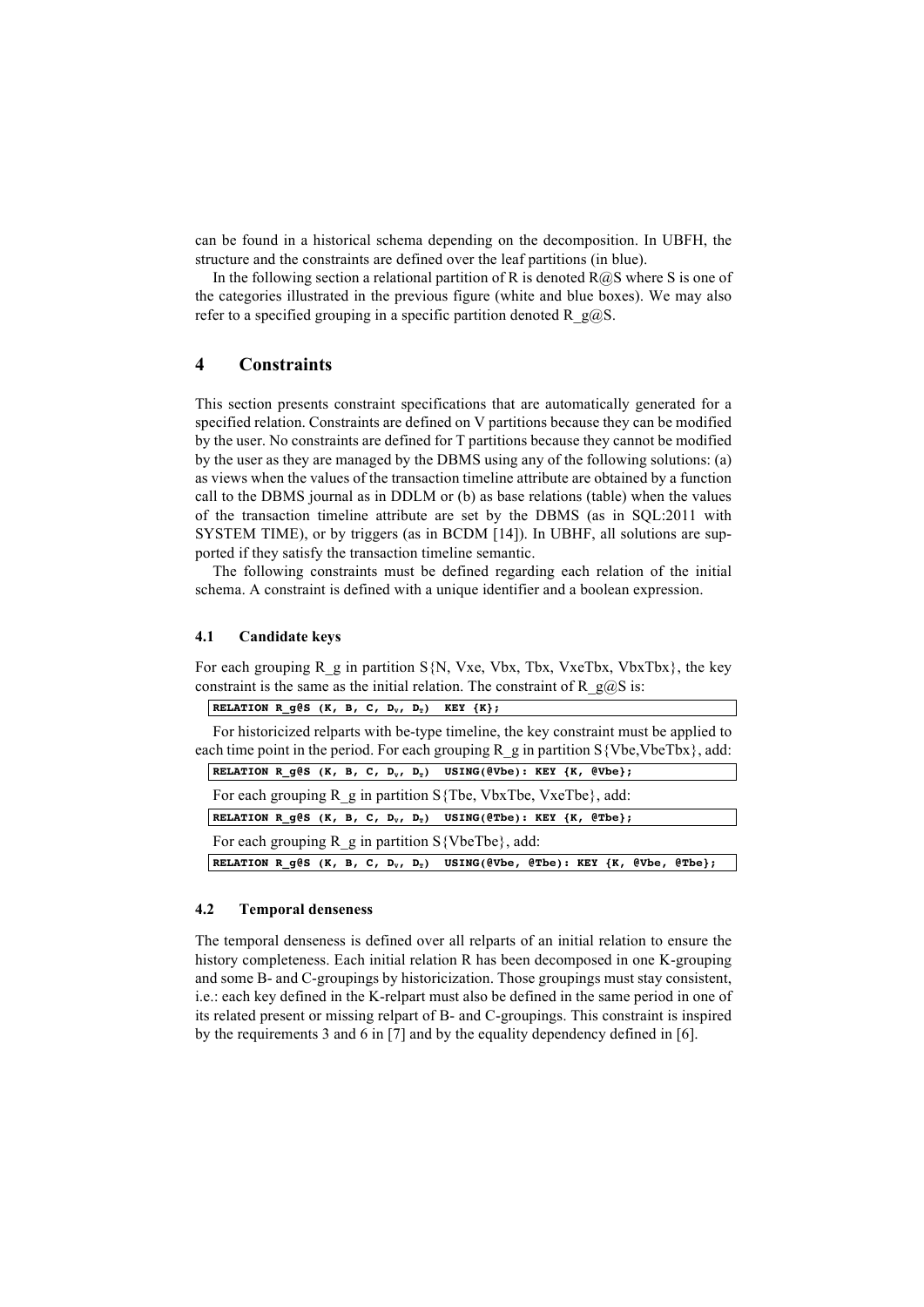First, a shorthand operator, **gSpace**, defined in [11], is extended to cover Vxe partition. The operator extracts the history (if any) of a specified grouping by calculating the union of all relparts of a grouping R\_g with respect to the applicable partition<sup>3</sup> (@N or  $\mathcal{D}(V)$ :

```
OPERATOR gSpace(R_g GROUPING) RETURNS RELATION;
   IF R_g is a C-grouping THEN
     R \overline{q}@N
   ELSE // R_g is a K-grouping or a B-grouping
      WITH (
        r_xe := (EXTEND R_g@Vxe : {@V:=[saw:@Vxe]}) {ALL BUT @Vxe}),
       \overline{r_{bx}} := (\text{extemp } R_{g}(\text{vbx } : \text{ (ev:=}[e \text{vbx}: ufn]) / \text{ (ALL BUT } e \text{vbx}) )r be r = R g@Vbe RENAME \{ @Vbe AS \{<sup>0</sup>V\} ): USING (@V): r_xe UNION r_bx UNION r_be
   END IF
END OPERATOR
```
The temporal denseness may now be expressed using the two following rules:

For each  $b_i$ -grouping, the constraint is defined as follows: **CONSTRAINT R\_bi\_denseness**

 $USING(\text{eV}):$  **gSpace(R\_K)** = **gSpace(R\_b**<sub>i</sub>){K, eV} For each c<sub>i</sub>-grouping, the constraint is defined as follows:

```
CONSTRAINT R_ci_denseness 
  gSpace(R K){K} = gSpace(R c_i){K}
```
## **4.3 Foreign keys**

A foreign key is evaluated regarding related attributes in different relparts. In a historicized relation, the associated timeline attributes must be considered to guarantee that their related values are asserted at the same time (at each moment of the unpacked relation). On the one hand, the foreign key in the initial schema must be maintained. Let  $Rs{X} \rightarrow Rd$  be a foreign key in the initial schema where Rs is the source relation with X being any subset of attributes of Rs equivalent to the key (K) of Rd, the destination relation. The constraint guarantees temporal referential consistency between groupings by verifying that the projection of Rs on X is included in the projection of Rd on K (with suitable renaming). Using gSpace, another shorthand operator, **gUnpack**, is defined, extracting the unpacked history of an attribute x of a specified relation R:

```
OPERATOR gUnpack(R RelationName, x AttributeName) RETURNS RELATION;<br>IF (x in K of R) THEN UNPACK (@V): (gSpace(R K){x,@V})
                               UNPACK (@V): (gSpace(R_K) {x, @V}) ELSIF (x in B of R) THEN UNPACK (@V): (gSpace(R_x){x,@V})
 ELSE UNPACK (@V): gSpace(R_x){x} JOIN gSpace(R_K)
   END IF
END OPERATOR
```
Each foreign key  $Rs\{X\} \rightarrow Rd$  induce the following constraint:

```
CONSTRAINT Rs_Rd_@V_fk
  gUnpack(Rs, x_1) RENAME \{x_1 \text{ AS } k_1\} \subseteq gUnpack(Rd_K, k_1) AND … AND
  gUnpack(Rs, x_n) RENAME \{x_n \text{ AS } k_n\} \subseteq gUnpack(Rd_K, k_n);
```
gSpace is defined to deal with  $\omega$ T and  $\omega$ VT partitions. In this paper only  $\omega$ N and  $\omega$ V are represented.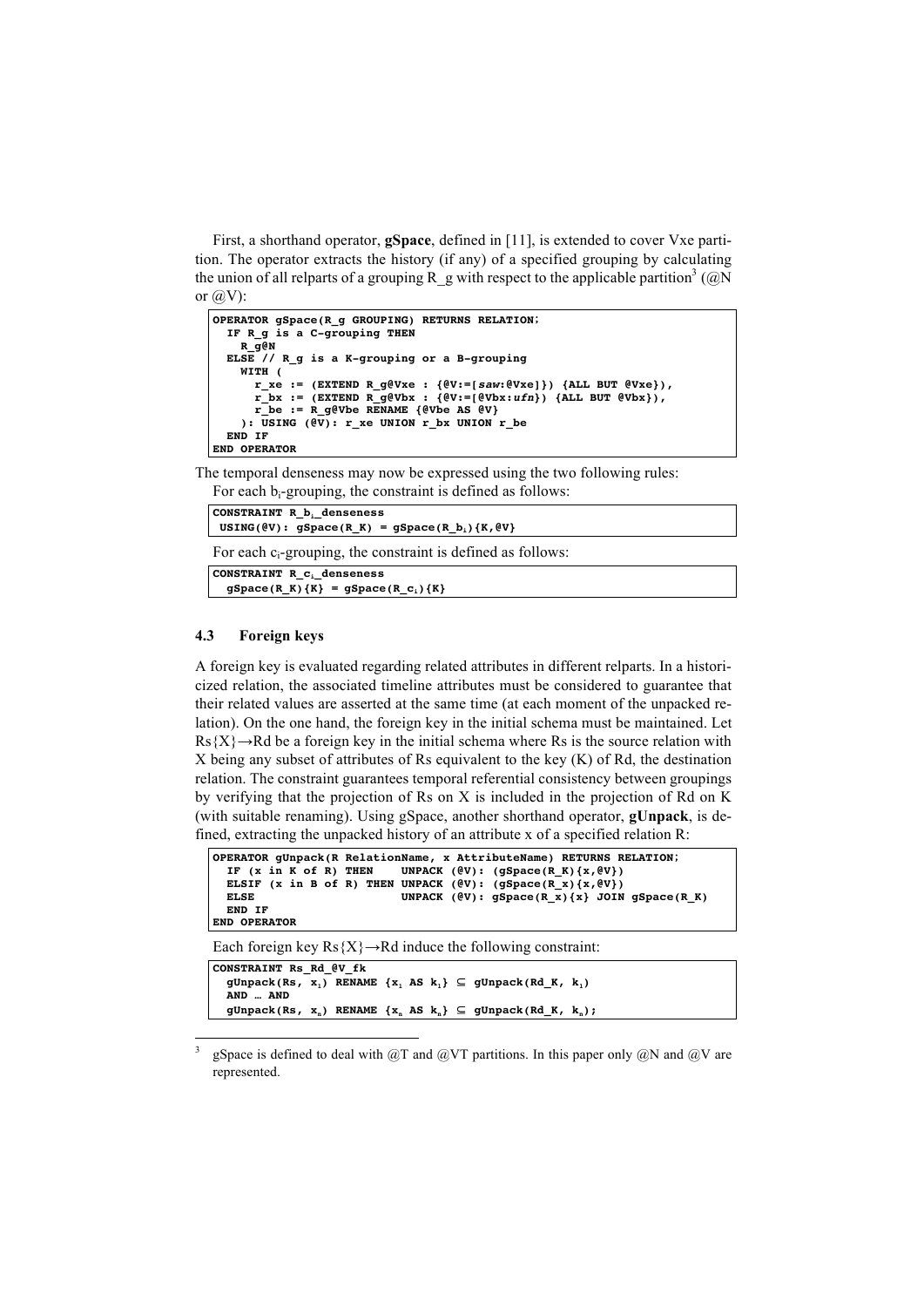#### **4.4 Key history uniqueness**

The key history uniqueness is defined over the value of the timeline associated with K. It ensures non-redundancy and non-contradiction of the key attributes values over time. In other words, it ensures consistency of the history of a tuple by verifying that the same proposition is represented only once. This constraint is similar to requirement 1 in [7]. For the K-relpart, the following constraint must be applied:

| CONSTRAINT R K history                                     |  |  |  |                                                             |  |  |
|------------------------------------------------------------|--|--|--|-------------------------------------------------------------|--|--|
|                                                            |  |  |  | IS EMPTY (R K@Vbx JOIN R K@Vbe WHERE @Vbx < POST(@Vbe)) AND |  |  |
|                                                            |  |  |  | IS EMPTY (R K@Vbe JOIN R K@Vxe WHERE @Vxe > PRE(@Vbe)) AND  |  |  |
| IS EMPTY (R K@Vxe JOIN R K@Vbx WHERE @Vxe > $PRE(eVbx)$ ); |  |  |  |                                                             |  |  |

#### **4.5 Attribute history uniqueness**

The attribute history uniqueness is defined over the value of the timeline attribute associated with a  $b_i$  attribute. It ensures non-redundancy and non-contradiction of  $b_i$  values over time. This constraint is similar to requirement 4 in [7]. For each grouping R  $g$ in  ${R_b_1, \ldots, R_b_n}$ , the following constraint must be applied:

```
CONSTRAINT R_g_uniqueness 
   IS_EMPTY (R_g@Vbx {K, @Vbx} JOIN R_g@Vbe {K, @Vbe} 
     WHERE @Vbx < POST(@Vbe)) AND
   IS_EMPTY (R_g@Vbe {K, @Vbe} JOIN R_g@Vxe {K, @Vxe}
     WHERE @Vxe > PRE(@Vbe)) AND
   IS_EMPTY (R_g@Vxe {K, @Vxe} JOIN R_g@Vbx {K, @Vbx} 
     WHERE @Vxe > PRE(@Vbx));
```
## **4.6 Key history non-circumlocution**

The key history non-circumlocution is defined over the value of the timeline attribute associated with K. It ensures non-circumlocution of the key attributes values over time. This constraint is similar to requirement 2 in [7]. For the K-relpart, the following constraint must be applied:

```
CONSTRAINT R_K_circumlocution
  IS_EMPTY (R, \overline{K}@Vbx JOIN R_K@Vbe WHERE @Vbx = POST(@Vbe)) AND
   IS_EMPTY (R_K@Vbe JOIN R_K@Vxe WHERE @Vxe = PRE(@Vbe)) AND
  IS_EMPTY (R_K@Vxe JOIN R_K@Vbx WHERE @Vxe = PRE(@Vbx));
```
The two key history constraints (uniqueness and non-circumlocution) may be combined in one.

```
CONSTRAINT R_K_key_history
  IS_EMPTY (R_K@Vbx JOIN R_K@Vbe WHERE @Vbx <= POST(@Vbe)) AND IS EMPTY (R_K@Vbe JOIN R_K@Vxe WHERE @Vxe >= PRE(@Vbe)) AND
                \overrightarrow{R-K}@Vbe JOIN \overrightarrow{R-K}@Vxe WHERE @Vxe >= PRE(@Vbe)) AND
    IS_EMPTY (R_K@Vxe JOIN R_K@Vbx WHERE @Vxe >= PRE(@Vbx));
```
#### **4.7 Attribute history non-circumlocution**

The attribute history non-circumlocution is defined over the value of the timeline attribute associated to a  $b_i$  attribute. It ensures non-circumlocution of  $b_i$  values over time. This constraint is similar to requirement 5 in [7]. For each present value relpart R  $b_i$ , the following constraint must be applied: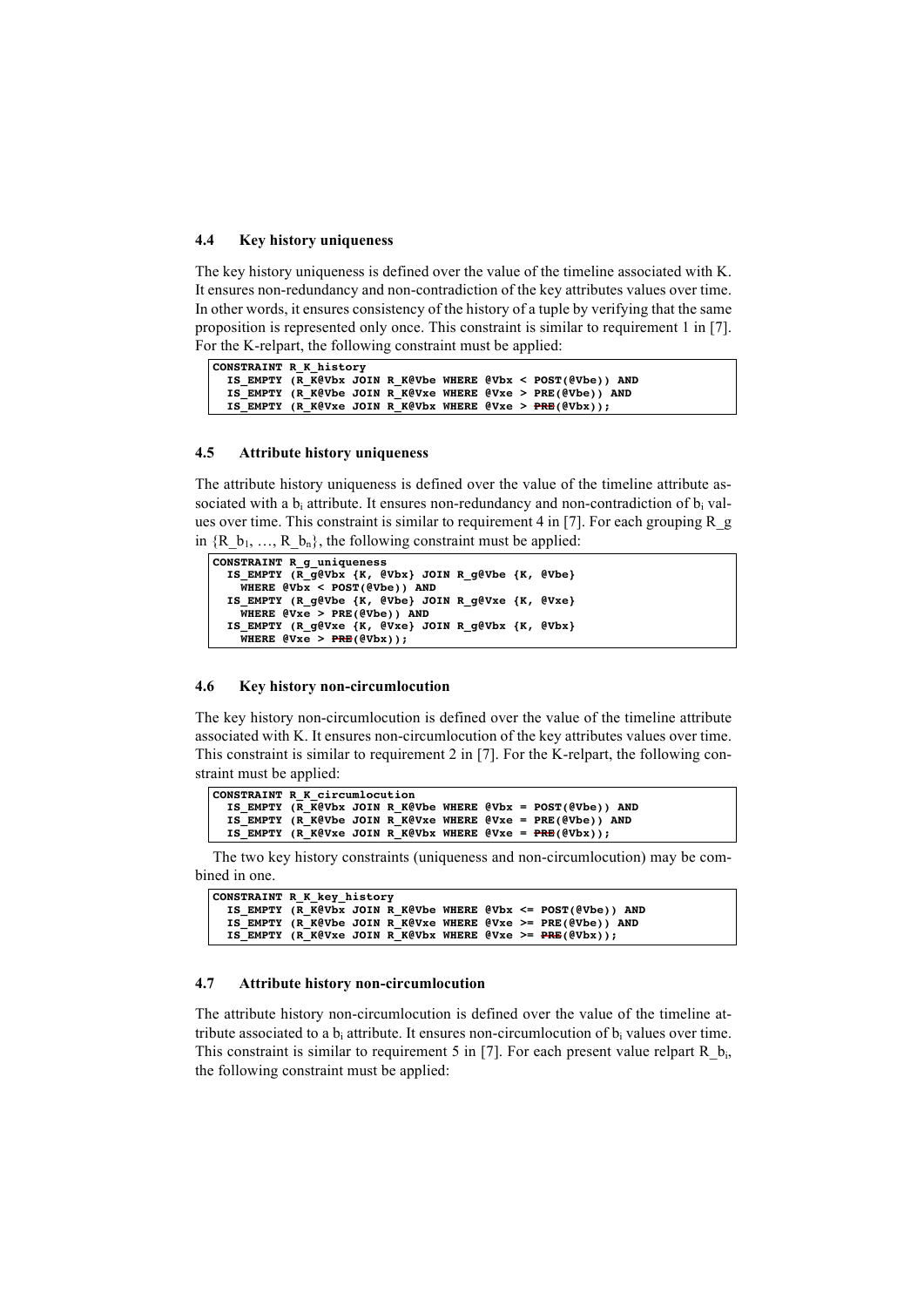```
CONSTRAINT R_bi_circumlocution
    IS_EMPTY (R_b<sub>i</sub>\thetaVbx {K, b<sub>i</sub>, \thetaVbx} JOIN R_b<sub>i</sub>\thetaVbe {K, b<sub>i</sub>, \thetaVbe}
       \overline{\text{w}}HERE \overline{\text{e}} vbx = POST(\overline{\text{e}} vbe)) AND
    IS_EMPTY (R_bi@Vbe {K, bi, @Vbe} JOIN R_bi@Vxe {K, bi, @Vxe}
       \overline{W}HERE \overline{e} \overline{v} = PRE(\overline{e}Vbe)) AND
 IS_EMPTY (R_b) @Vxe \{K, b_i, \emptyset\} JOIN R<sub>1</sub> @Vbx \{K, b_i, \emptyset\}<br>WHERE @Vxe = PRE(@Vbx));
```
## **5 Conclusion**

Most proposed DW design methods define transformation rules "by-example" and must largely be adapted and applied manually. More specifically, regarding past indeterminacy, some DW design methods propose "ideas" but none presents a completely integrated deterministic process. UBHF defines (a) relation, attribute and timeline categorization to provide unique semantic; (b) a unified temporal structure and general constraints to be independent of the domain and context (yet providing formal definition and superior automation capabilities); (c) historicization processes with past indeterminacy ensuring traceability over the transformation steps without losing the initial conceptual view.

A model based on UBHF satisfies (1) data integrity with the definition of the described constraints (2), sound temporal schema design using relational concepts and well-defined temporal concepts (3) data schema evolution due to the normalization in 6NF (4) schema traceability and guided automation. This paper has extended UBHF which is now suitable to guided automated historicization of a database schema including past indeterminacy. This will enable improved modelling and query possibilities in many domains, especially in healthcare.

Despite all UBHF concepts, the DW schema still not "fully" historicized. In other words, adding the past indeterminacy induces a fourth timeline category, denoted eb, that represents events that occur "certainly" at some period (from e to b) but the beginning and the end point are not known. This situation may appear when two tuples having the same ai values and two different timelines xe and bx that merge.

Future work is required to offer a fully applicative solution:

- To add the eb-type timeline.
- To model missing information.
- To implement a tool for designing historicized schema and translating it into standard SQL code or TutorialD code so existing DBMS may be used directly.
- To evaluate UBFH approach in real applications.
- To propose a generalized set of data modification operators (insert, delete, update).

### **References**

- 1. Allen, J.F.: Maintaining Knowledge About Temporal Intervals. Commun ACM. 26, 11, 832–843 (1983).
- 2. Anselma, L., Piovesan, L., Terenziani, P.: A 1NF temporal relational model and algebra coping with valid-time temporal indeterminacy. J. Intell. Inf. Syst. 1–30 (2015).